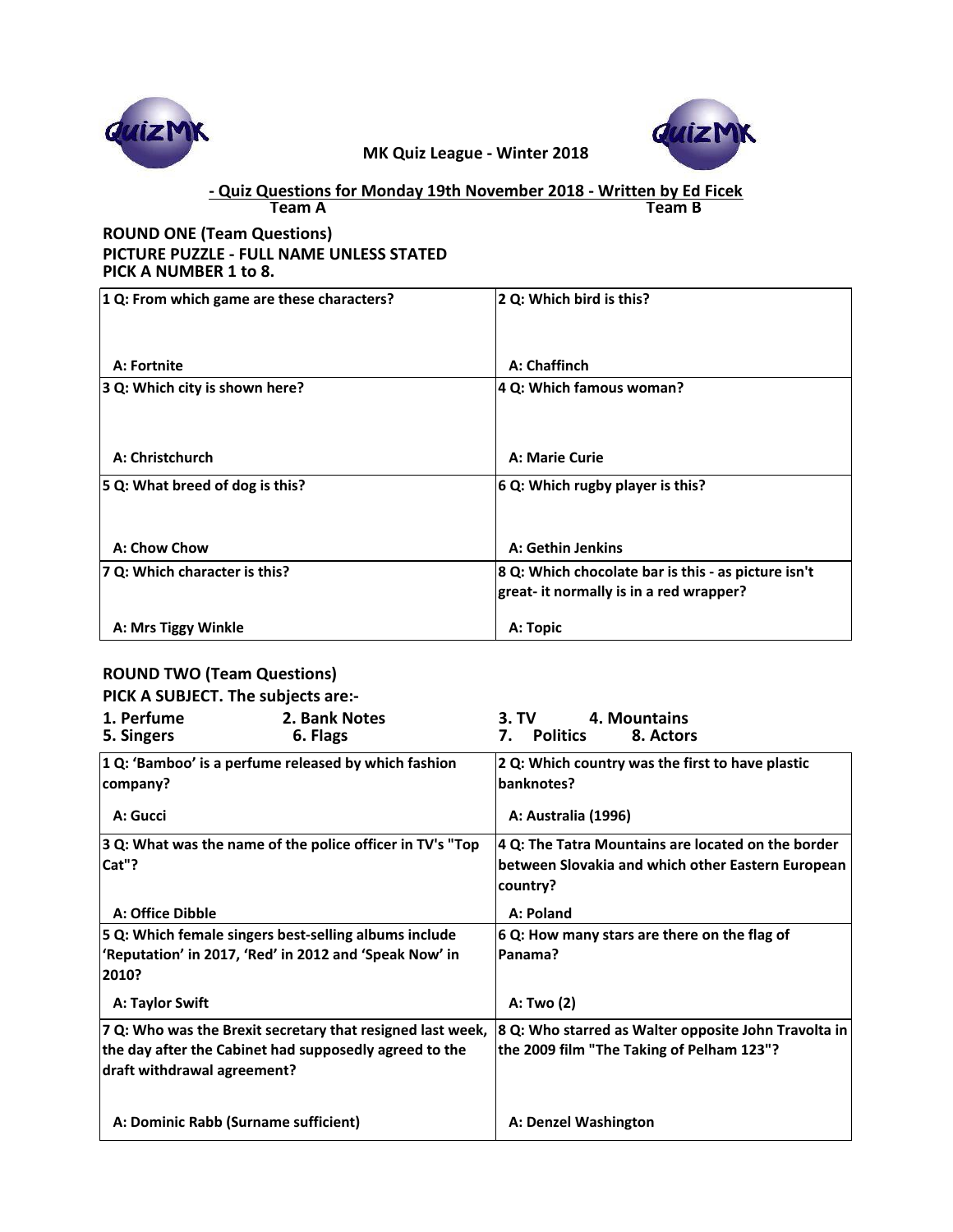



**- Quiz Questions for Monday 19th November 2018 - Written by Ed Ficek**

**Team A Team B ROUND THREE (Individual Questions) (Jokers to be used, each team to nominate one player.) Team A to Answer First** 

 **The Categories are:-**

| 1 & 2 1970s Music                                                               | 3 & 4 TV Pubs                                                                                     |
|---------------------------------------------------------------------------------|---------------------------------------------------------------------------------------------------|
| 5 & 6 Gangsters                                                                 | 7 & 8 Space                                                                                       |
| 1 Q: Which group had a number two UK hit with the single<br>"Rasputin" in 1978? | 2 Q: In 1972, which English group got to no.2 in the<br>charts with 'Children of the Revolution'? |
| A: Boney M                                                                      | A: T.Rex                                                                                          |
| 3 Q: In which TV series did the pub "The Kebab &                                | 4 Q: What was the name of the local pub that was                                                  |
| <b>Calculator"</b> feature?                                                     | frequented in Only Fools & Horses?                                                                |
| A: The Young Ones                                                               | A: The Nag's Head?                                                                                |
| 5 Q: What one word nickname was American gangsters                              | 6 Q: What one word nickname was American                                                          |
| Benjamin Siegel better known by?                                                | gangsters Charlie Luciano better known by?                                                        |
|                                                                                 |                                                                                                   |
| A: Bugsy                                                                        | A: Lucky                                                                                          |
| 7 Q: The Perseids meteor shower occurs in which month?                          | 8 Q: The Geminids meteor shower occurs in which                                                   |
|                                                                                 | month?                                                                                            |
|                                                                                 |                                                                                                   |
| A: August                                                                       | A: December                                                                                       |
|                                                                                 |                                                                                                   |

#### **ROUND FOUR (Team Questions) PICK A LETTER. Surnames only for individuals : The letters are ALL LETTERS ARE "C" - PICK A NUMBER 1-8**

| 1 Q: The ACL and PCL are ligaments in the knee, for what<br>ldoes the C stand? | 2 Q: In the 2006 movie, "A Night at the Museum",<br>which British actor plays the part of Octavius, a<br>miniature Roman General? |
|--------------------------------------------------------------------------------|-----------------------------------------------------------------------------------------------------------------------------------|
| A: Cruciate                                                                    | A: Steve Coogan                                                                                                                   |
| 3 Q: The River Camel is in which English county?                               | 4 Q: Which area of Spain completes the title of the                                                                               |
|                                                                                | work by George Orwell published in 1938 Homage                                                                                    |
|                                                                                | To  ?                                                                                                                             |
| A: Cornwall                                                                    | A: Catalonia                                                                                                                      |
| 5 Q: Who is Labour MP for Islington North?                                     | 6 Q: Which Simon and Garfunkel song was released<br>as the third single from Bridge Over Troubled                                 |
|                                                                                | Water in April 1970?                                                                                                              |
| A: Jeremy Corbyn                                                               | A: Cecilia                                                                                                                        |
| 7 Q: Who is playing the role of Joanna Lindsay, a                              | 8 Q: Who plays Hagrid in the Harry Potter films?                                                                                  |
| schoolteacher whose four-month old child goes missing, in                      |                                                                                                                                   |
| the BBC 1 TV drama series The Cry?                                             |                                                                                                                                   |
| A: Jenna Coleman (surname sufficient)                                          | A: Robbie Coltrane (surname sufficient)                                                                                           |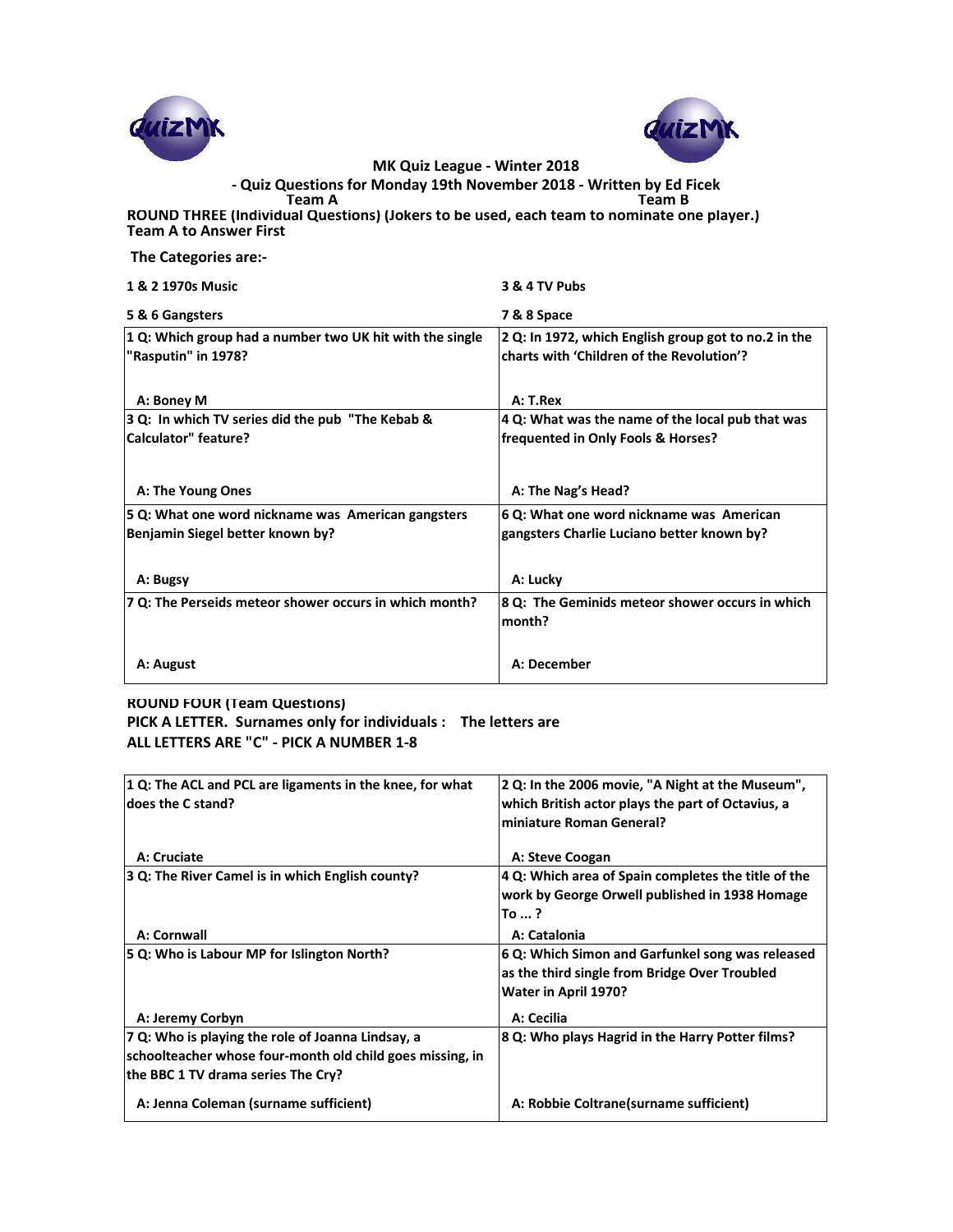



**Team A Team B - Quiz Questions for Monday 19th November 2018 - Written by Ed Ficek**

**ROUND FIVE (Team Questions)**

**Half and Half - Questions 1 - 4 are on Cricket**

**Half and Half - Questions 5 - 8 are on Chicken PICK A NUMBER 1 to 8.**

| 1 Q: Which Pakistani cricketer took 374 first-class wickets 2 Q: Who is England Womens current T20 Captain? |                                                                 |
|-------------------------------------------------------------------------------------------------------------|-----------------------------------------------------------------|
| for Lancashire between 1988 and 1998?                                                                       |                                                                 |
| A: Wasim Akram (Surname sufficient)                                                                         | A: Heather Knight (Surname sufficient)                          |
| 3 Q: In August 2017 which cricket ground hosted                                                             | 4 Q: Which Australian cricketer, who retired from               |
| England's first day-night Test match?                                                                       | international cricket in 2007, holds the record for             |
|                                                                                                             | the most Test runs with 3154 without ever scoring a<br>century? |
| A: Edgbaston                                                                                                | A: Shane Warne (Surname sufficient)                             |
| 5 Q: Who did the voice for Rocky in the animated film                                                       | 6 Q: What size chicken egg in the UK is between 53              |
| <b>Chicken Run?</b>                                                                                         | & 62 grams in weight?                                           |
| A: Mel Gibson (surname sufficient)                                                                          | A: Medium                                                       |
| 7 Q: Which TV show achieved a number one single with                                                        | 8 Q: What is a Chicken breast stuffed with garlic               |
| The Chicken Song in 1986?                                                                                   | butter better known as?                                         |
|                                                                                                             |                                                                 |
| A: Spitting Image                                                                                           | A: Chicken Kiev                                                 |
|                                                                                                             |                                                                 |

**HALF TIME!**

# **ROUND SIX ( TEAM QUESTIONS ) PICTURE PUZZLE - FULL NAME UNLESS STATED**

# **PICK A NUMBER 1 to 8.**

| 1 Q: Which actor?                          | 2 Q: Which book cover is shown here?      |  |
|--------------------------------------------|-------------------------------------------|--|
|                                            |                                           |  |
| A: Ben Affleck                             | A: The Witches                            |  |
| 3 Q: What is shown by this dingbat?        | 4 Q: Which car manufacturer logo is this? |  |
| A: Highway Code                            | A: Suzuki                                 |  |
| 5 Q: Which Sports presenter is shown here? | 6 Q: Which Actress?                       |  |
|                                            |                                           |  |
| A: John Inverdale                          | A: Jessica Alba                           |  |
| 7 Q: Which author?                         | 8 Q: Which Chef?                          |  |
| A: Stephen King                            | A: Nigel Slater                           |  |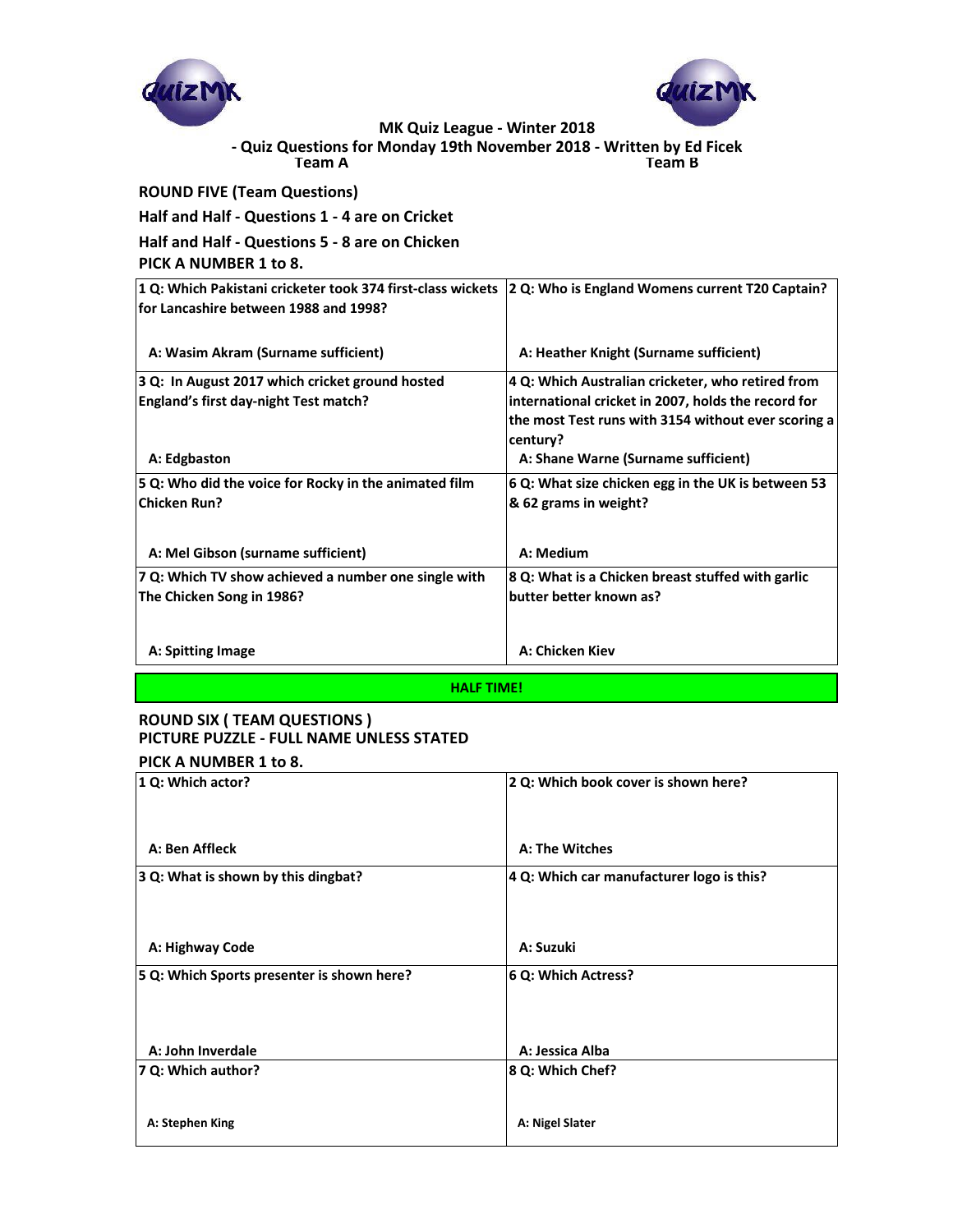



### **- Quiz Questions for Monday 19th November 2018 - Written by Ed Ficek**

| Team A                              | Team B                     |
|-------------------------------------|----------------------------|
| <b>ROUND SEVEN (Team Questions)</b> |                            |
| THEME ROUND. This weeks theme is    | <b>Advertising Slogans</b> |
| PICK A NUMBER 1 to 8.               |                            |

| 1 Q: What food was advertised as: 'It's a bit of an animal'                            | 2 Q: From 1994 onwards which sweets were advertised<br>using: 'Taste the Rainbow'        |
|----------------------------------------------------------------------------------------|------------------------------------------------------------------------------------------|
| A: Peperami                                                                            | <b>A: Skittles</b>                                                                       |
| 3 Q: Which alcoholic drink was advertised as: 'Reassuringly<br>expensive'              | 4 Q: From 2001 onwards which company used the<br>advertising slogan: 'The World on Time' |
| <b>A: Stella Artois</b>                                                                | A: FedEx                                                                                 |
| 5 Q: What was advertised as a poster ad with the slogan : 'Hello<br>Boys'              | 6 Q: Which product was advertised with the slogan 'The<br>longer lasting snack'?         |
| A: Wonderbra                                                                           | A: Twix                                                                                  |
| 7 Q: Which product was advertised with the slogan "Once you pop<br>the fun don't stop" | 8 Q: Which company used the advertising slogan "Va-va-<br>voom"?                         |
| A: Pringles                                                                            | A: Renault                                                                               |

## **ROUND EIGHT (Individual Questions) (Jokers to be used, each team to nominate one player.)**

| <b>Team A to Answer First</b>                                                                                                         |                                                          |
|---------------------------------------------------------------------------------------------------------------------------------------|----------------------------------------------------------|
| The Categories are:-                                                                                                                  |                                                          |
| 1 & 2 US Presidents                                                                                                                   | 3 & 4 Artists                                            |
| 5 & 6 Egyptian Gods                                                                                                                   | 7 & 8 Football                                           |
| $ 1 Q$ : Which US President died of pneumonia in 1841 just 31 days into $ 2 Q$ : Which US President died of a stomach related illness |                                                          |
| his term and became the first to die in office?                                                                                       | in 1850 after only 16 months in office?                  |
|                                                                                                                                       |                                                          |
| A: William Henry Harrison (Surname sufficient)                                                                                        | A: Zachary Taylor (Surname sufficient)                   |
| 3 Q: Give a year in the life of the artist Leonardo Da Vinci?                                                                         | 4 Q: Give a year in the life of the artist Michelangelo? |
|                                                                                                                                       |                                                          |
| A: 1452 - 1519                                                                                                                        | A: 1475-1564                                             |
| 5 Q: Which Egyptian God is depicted with the head of a                                                                                | 6 Q: Which Egyptian God is depicted with the head of a   |
| Hawk/Falcon?                                                                                                                          | liackal?                                                 |
|                                                                                                                                       |                                                          |
| A: Horus                                                                                                                              | A: Anubis                                                |
| 7 Q: Which football team are the current holders of the men's EFL or 8 Q: Which football team are the current holders of the          |                                                          |
| League Cup or Carabao Cup for sponsorship reasons?                                                                                    | men's FA Cup?                                            |
| A: Manchester City                                                                                                                    | A: Chelsea                                               |
|                                                                                                                                       |                                                          |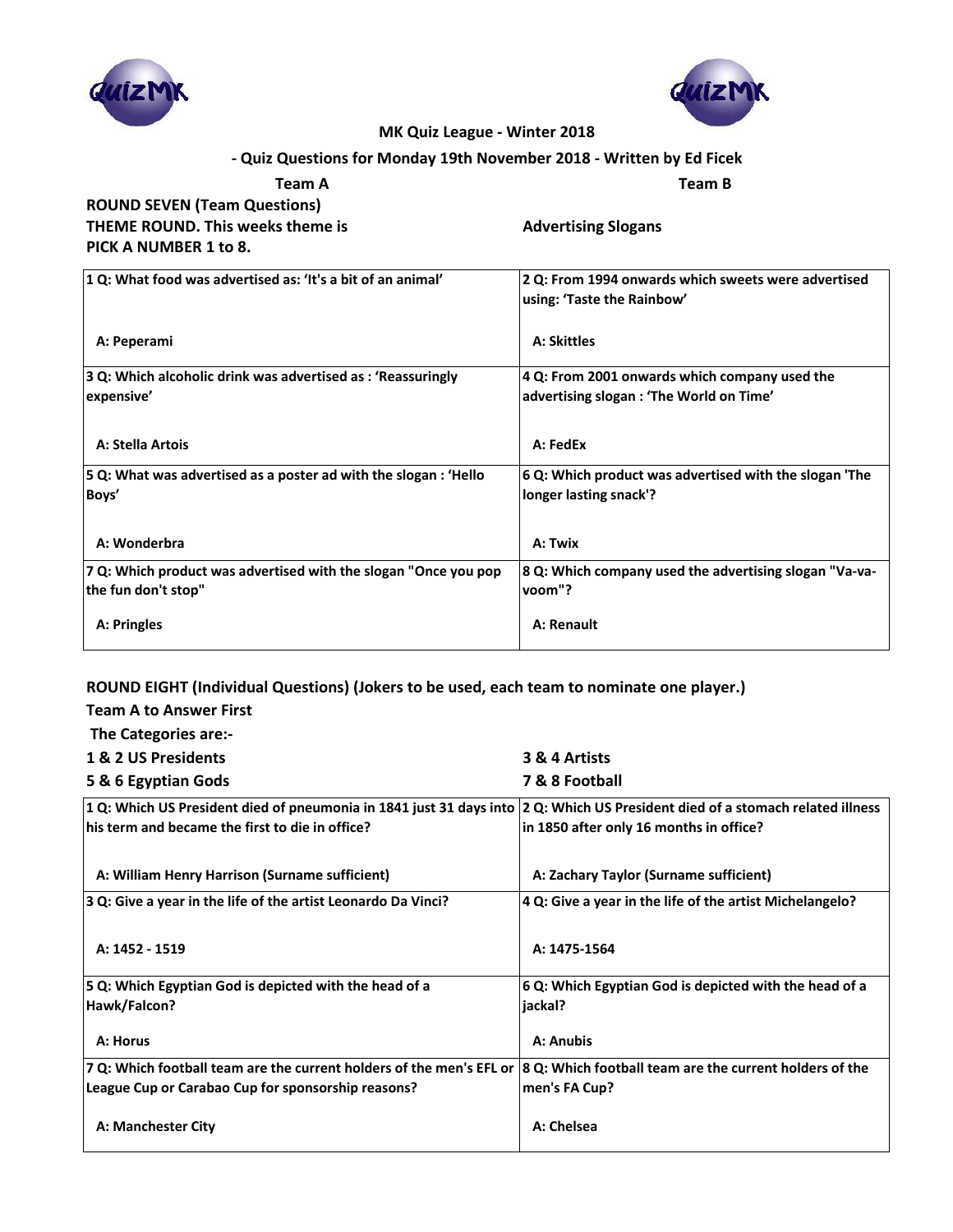



**Team A Team B - Quiz Questions for Monday 19th November 2018 - Written by Ed Ficek**

**ROUND NINE (Team Questions)**

**BLOCKBUSTERS ROUND: The Letters are (First & Surnames required for this round!) 1. CWE 2. LV 3. AT 4. SS 5. SA 6. DFOF 7. MFN 8. AFK**

| 1. LVVL |  | Z.LV                  | J. |
|---------|--|-----------------------|----|
|         |  | PICK A NUMBER 1 to 8. |    |

| 1 Q: Whose recent sculpture made of 37 glass pipes won 2 Q: In a 1962 film John Wayne played the Man |                                                                        |
|------------------------------------------------------------------------------------------------------|------------------------------------------------------------------------|
| £30,000 in the Hepworth Prize for Sculpture?                                                         | Who Shot who?                                                          |
| A: Cerith Wyn Evans'                                                                                 | A: Liberty Valance                                                     |
| 3 Q: Which presenter showed children how to make a                                                   | 4 Q: Who played the title role in the ITV drama                        |
| replica of Tracy Island in 1992?                                                                     | Cilla about the early life of Cilla Black?                             |
| A: Anthea Turner                                                                                     | A: Sheridan Smith                                                      |
| 5 Q: The video for which song features Kylie Minogue in                                              | 6 Q: Which Sixties song begins "They seek him                          |
| gold hot pants?                                                                                      | here, they seek him there, his clothes are loud, but<br>never square"? |
| <b>A: Spinning Around</b>                                                                            | A: Dedicated Follower of Fashion (Kinks)                               |
| 7 Q: Which BBC up-cycling show is presented by Sarah<br>Moore amongst others?                        | 8 Q: In online gaming what does AFK stand for?                         |
| A: Money For Nothing                                                                                 | A: Away from keyboard                                                  |

#### **ROUND TEN (Team Questions)**

| PICK A SUBJECT. The subjects are:-                     |                                                                                                        |
|--------------------------------------------------------|--------------------------------------------------------------------------------------------------------|
| 2. Xmas Carols<br>1. Beer                              | 3. World War II<br>4. 1960s Music                                                                      |
| 5. Disney<br>6. Computing                              | 8. Animals<br>Space<br>7.                                                                              |
| 1 Q: Red Stripe beer is originally from which country? | 2 Q: Traditionally, which is the first carol to be sung<br>in the Festival of Nine Lessons and Carols? |
| A: Jamaica                                             | A: Once In Royal David'S City                                                                          |
| 3 Q: The Gothic Line and the Gustav Line were German   | 4 Q: Which band's first top ten hit in the UK was                                                      |
| defensive positions in which country in World War II?  | Pictures of Matchstick Men in 1968?                                                                    |
| A: Italy                                               | A: Status Quo                                                                                          |
| 5 Q: What is the name of the skunk in the 1942 Disney  | 6 Q: In the computer acronym URL, what does the                                                        |
| animated film "Bambi"?                                 | letter U represent?                                                                                    |
| A: Flower                                              | A: Uniform                                                                                             |
| 7 Q: Which Apollo mission first allowed humans to view | 8 Q: Which animal's name means "Man of the                                                             |
| the dark side of the moon with their own eyes?         | woods" in the Malay language?                                                                          |
|                                                        |                                                                                                        |